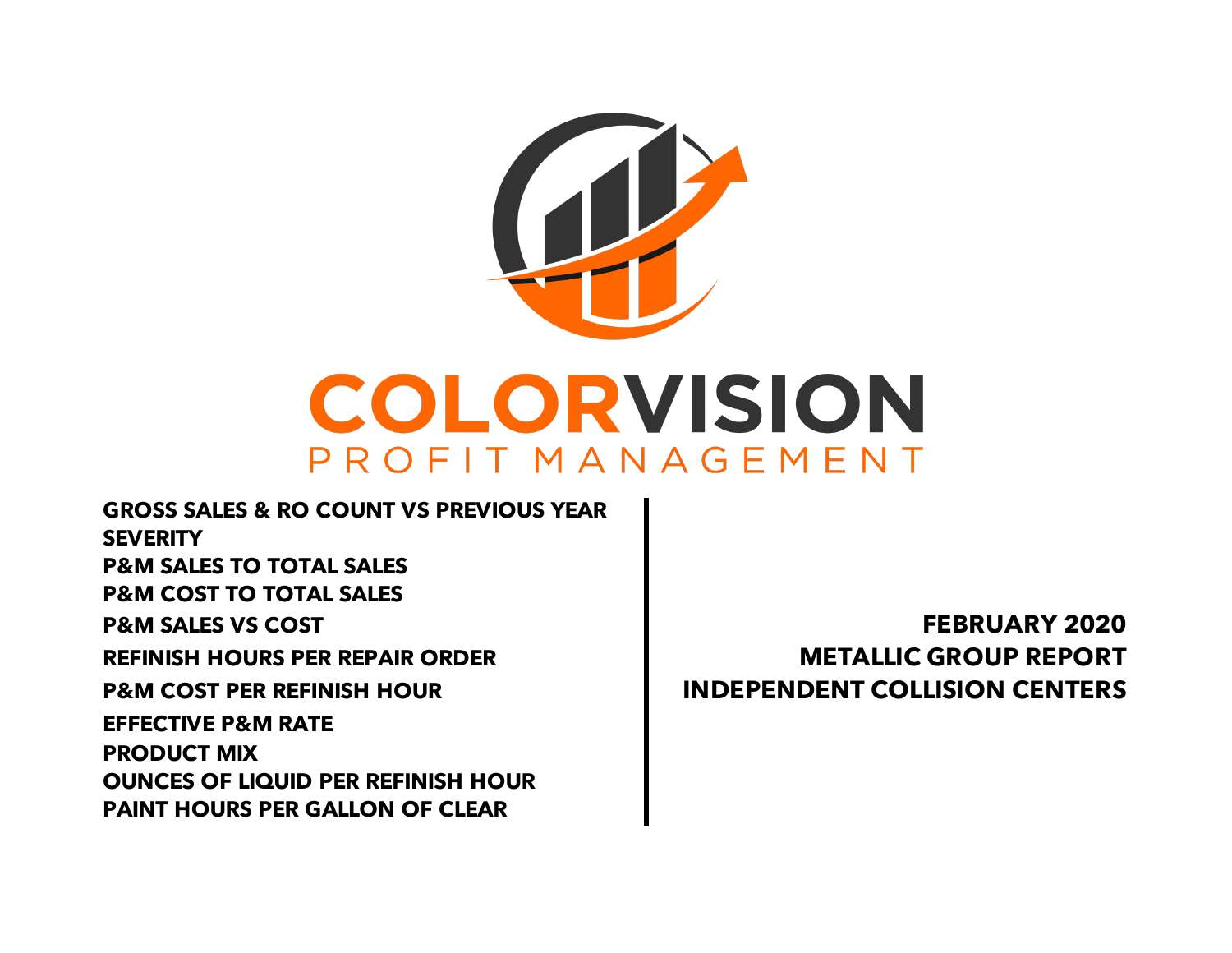

#### **YTD GROSS SALES & RO COUNT GROWTH VS PRIOR PERIOD**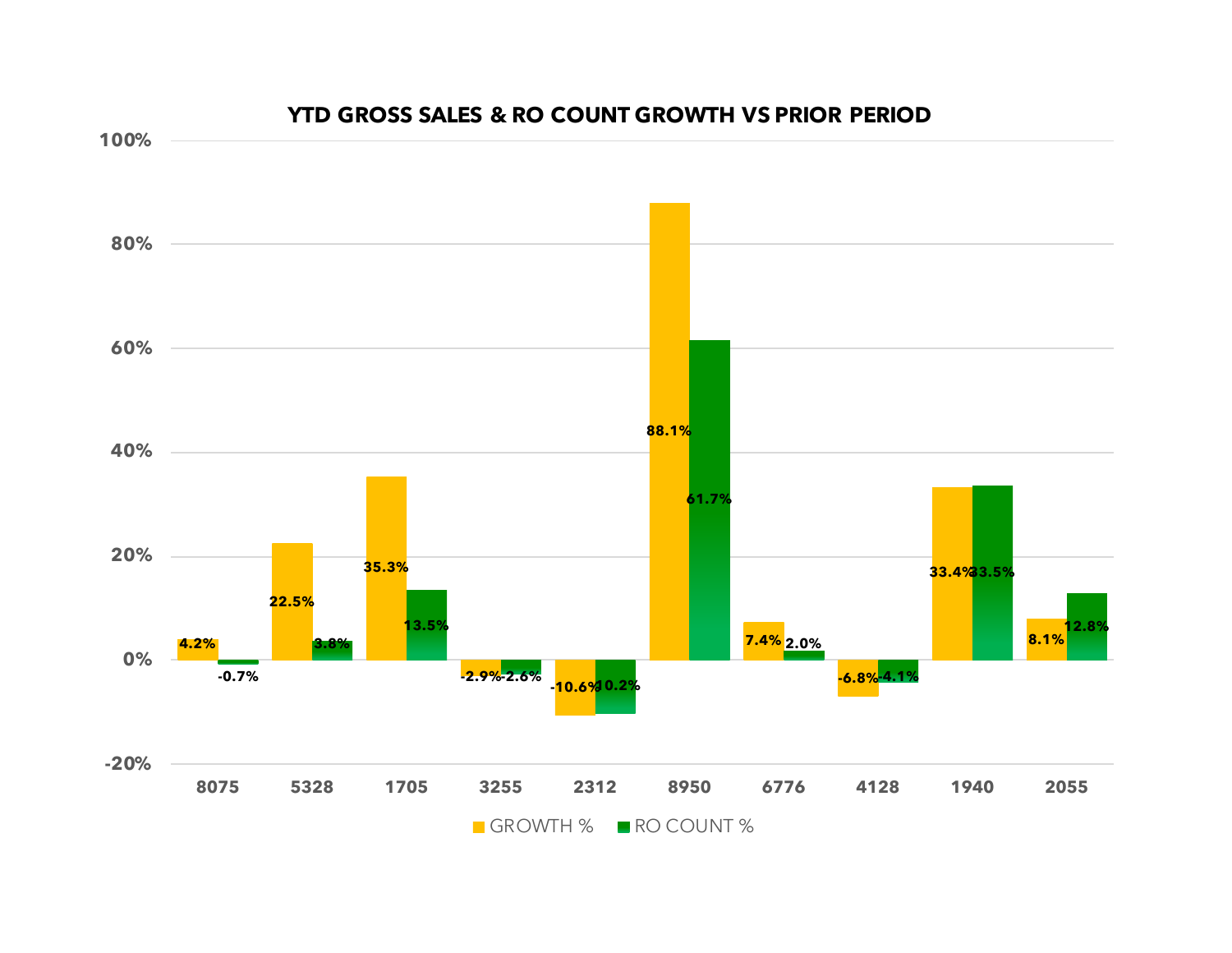

# **YTD SEVERITY**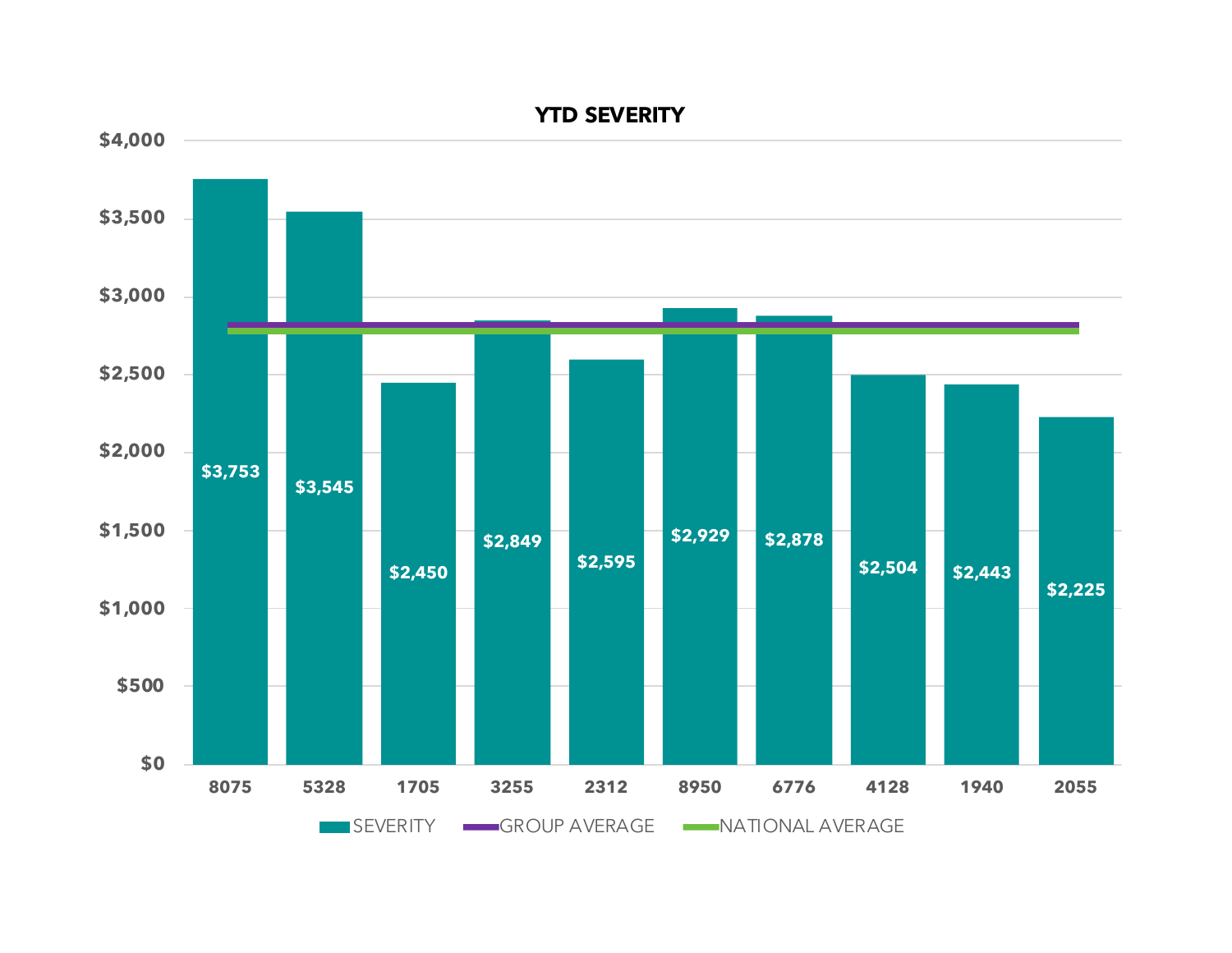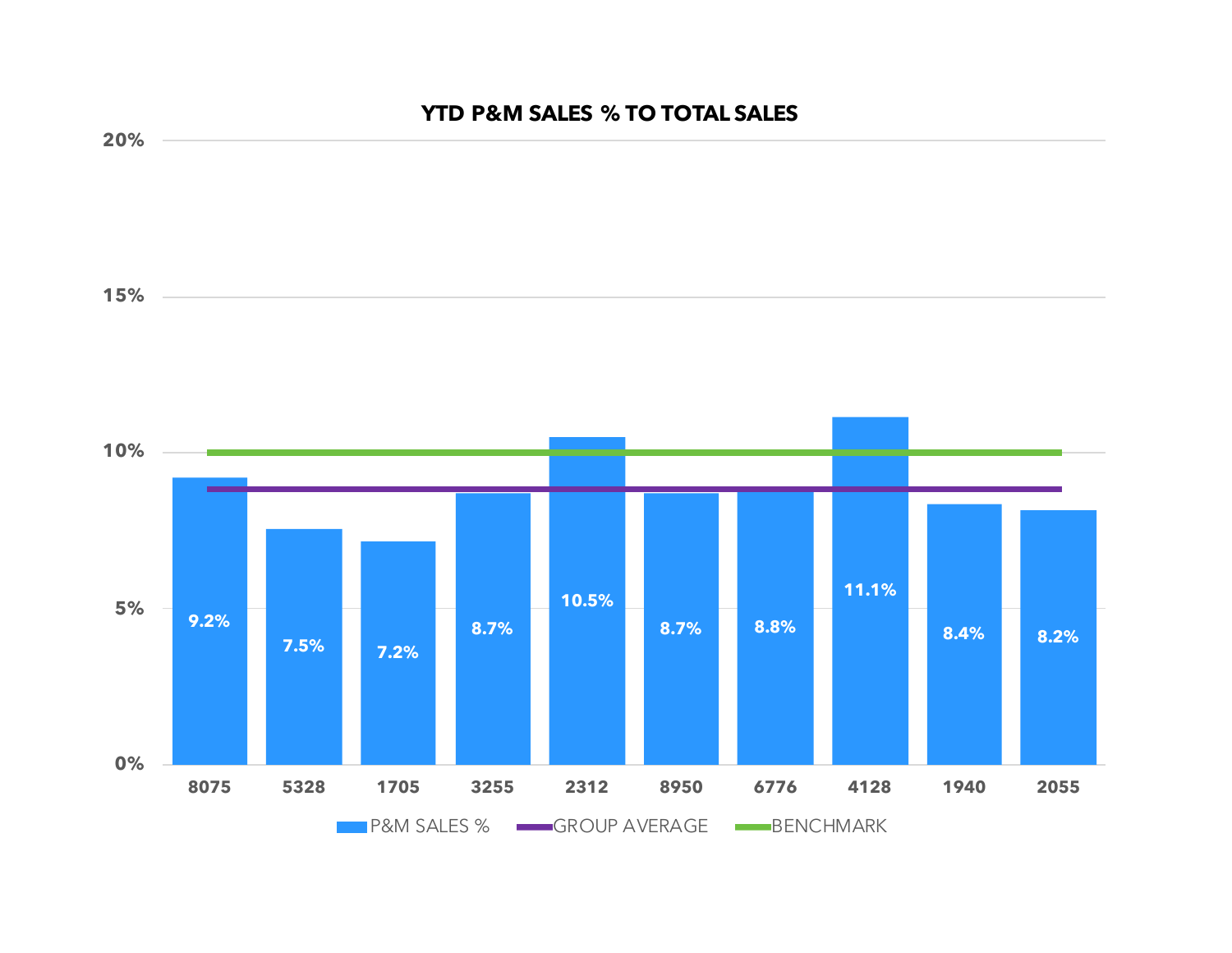# **YTD P&M COST % TO TOTAL SALES**

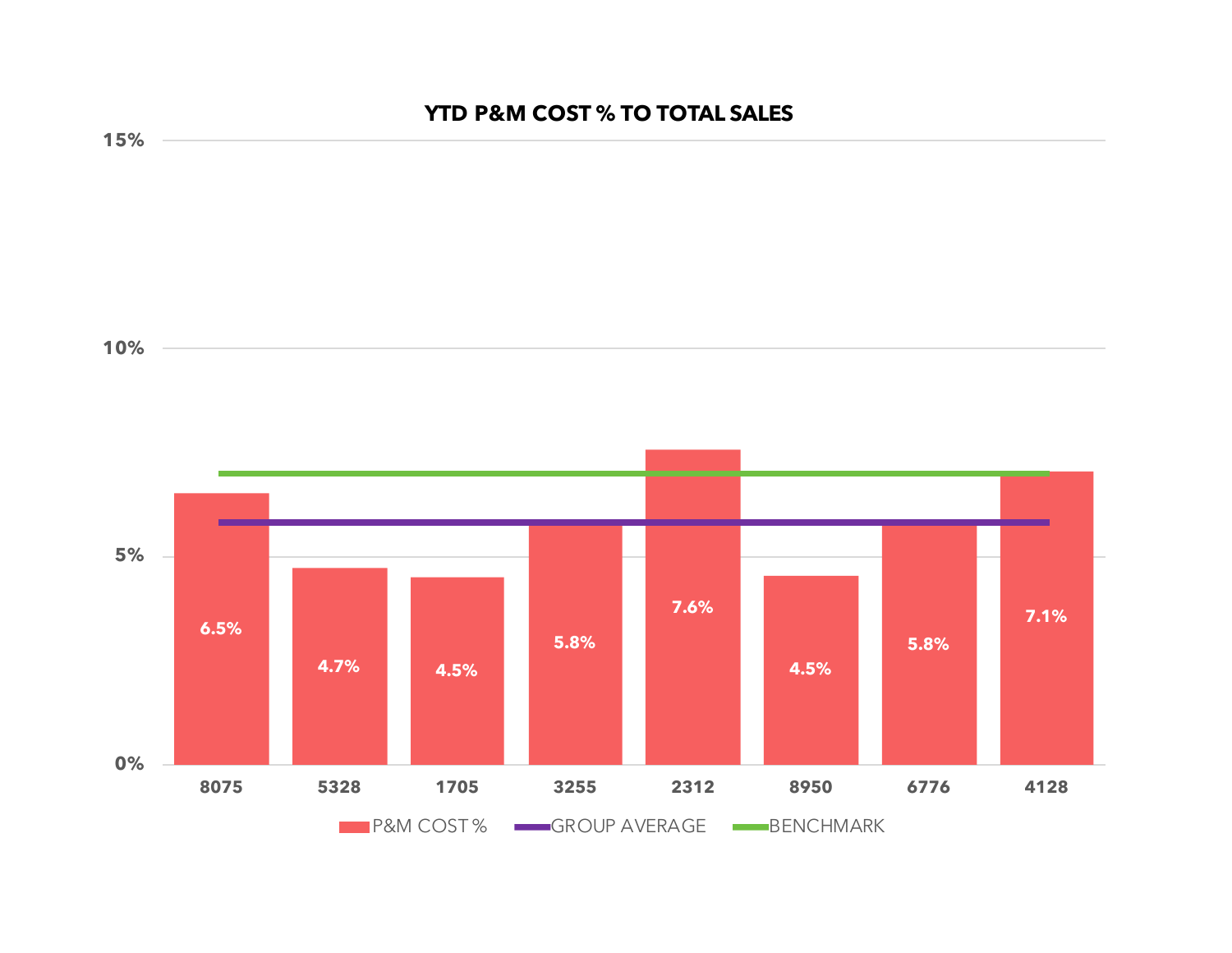## **YTD P&M SALES VS COST**



**15%**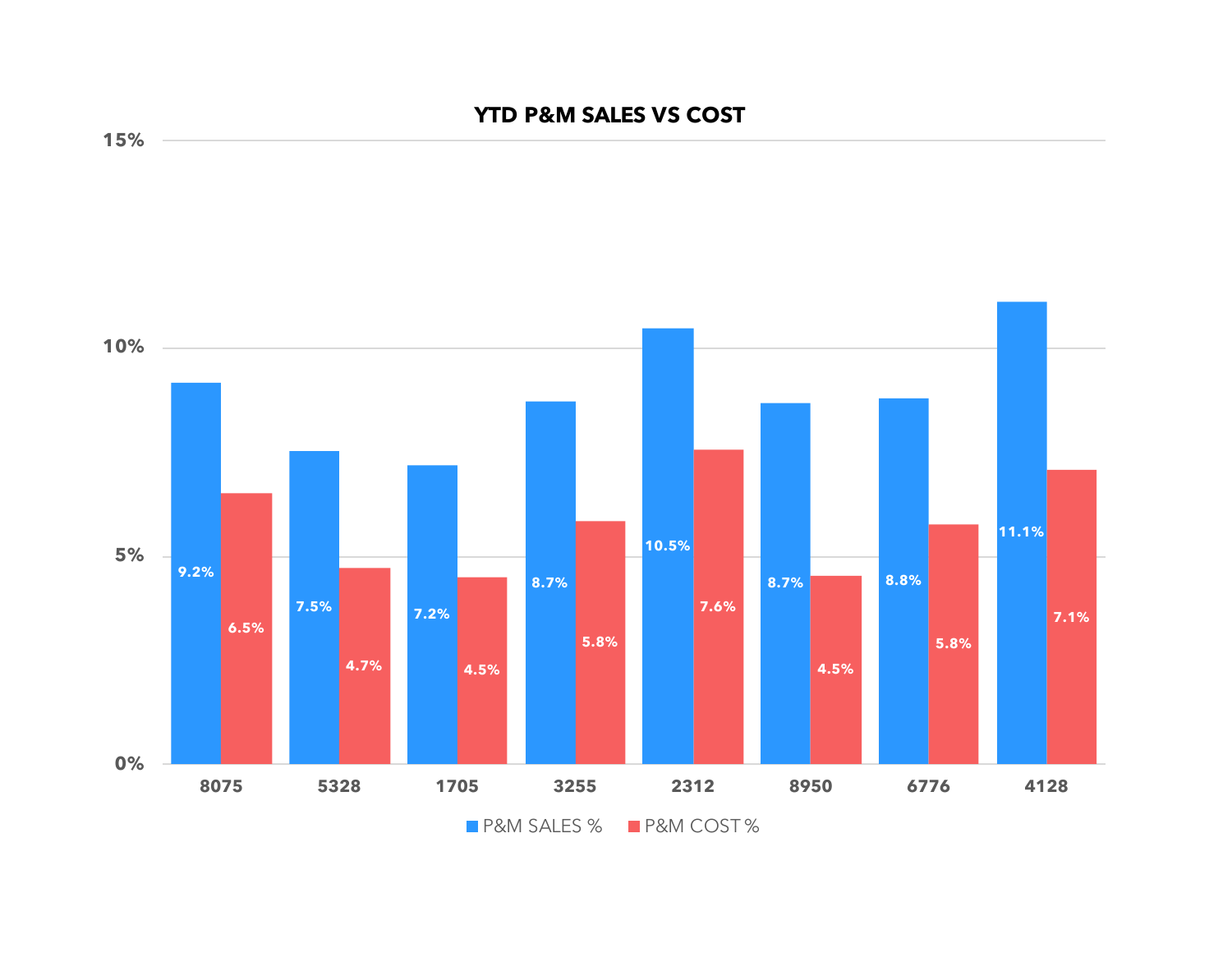

## **YTD REFINISH HOURS PER REPAIR ORDER**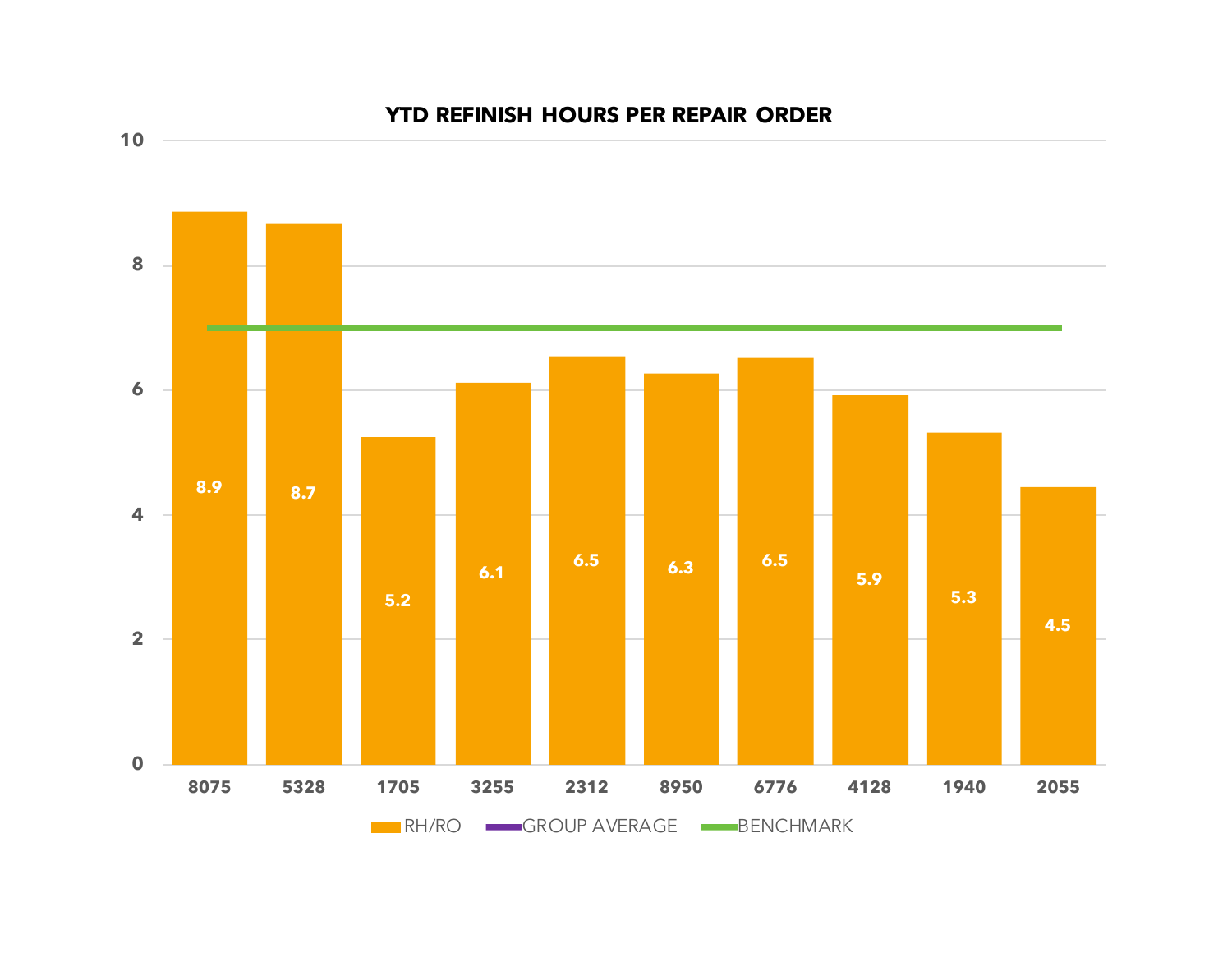

### **YTD P&M COST PER REFINISH HOUR**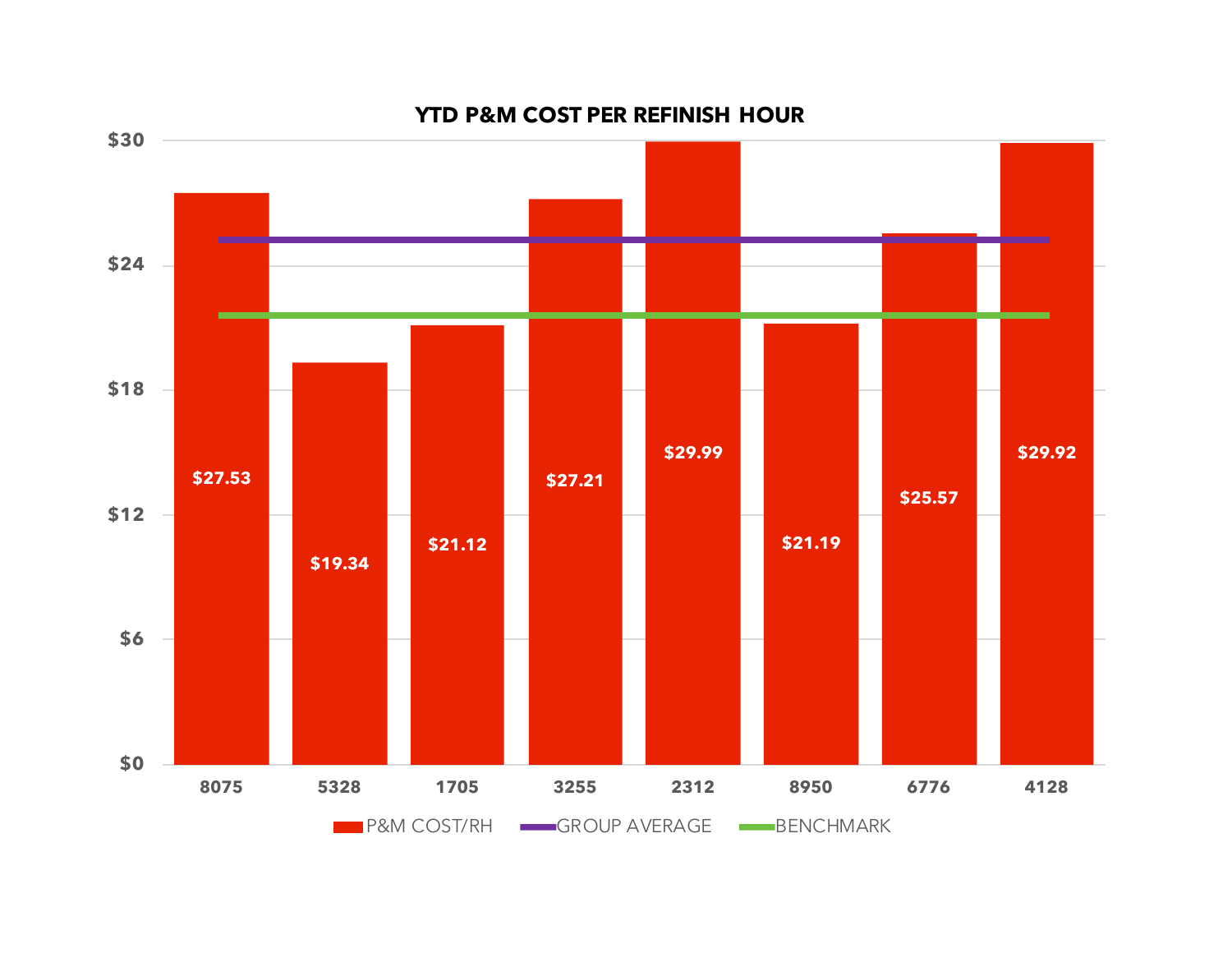

## **YTD EFFECTIVE P&M RATE**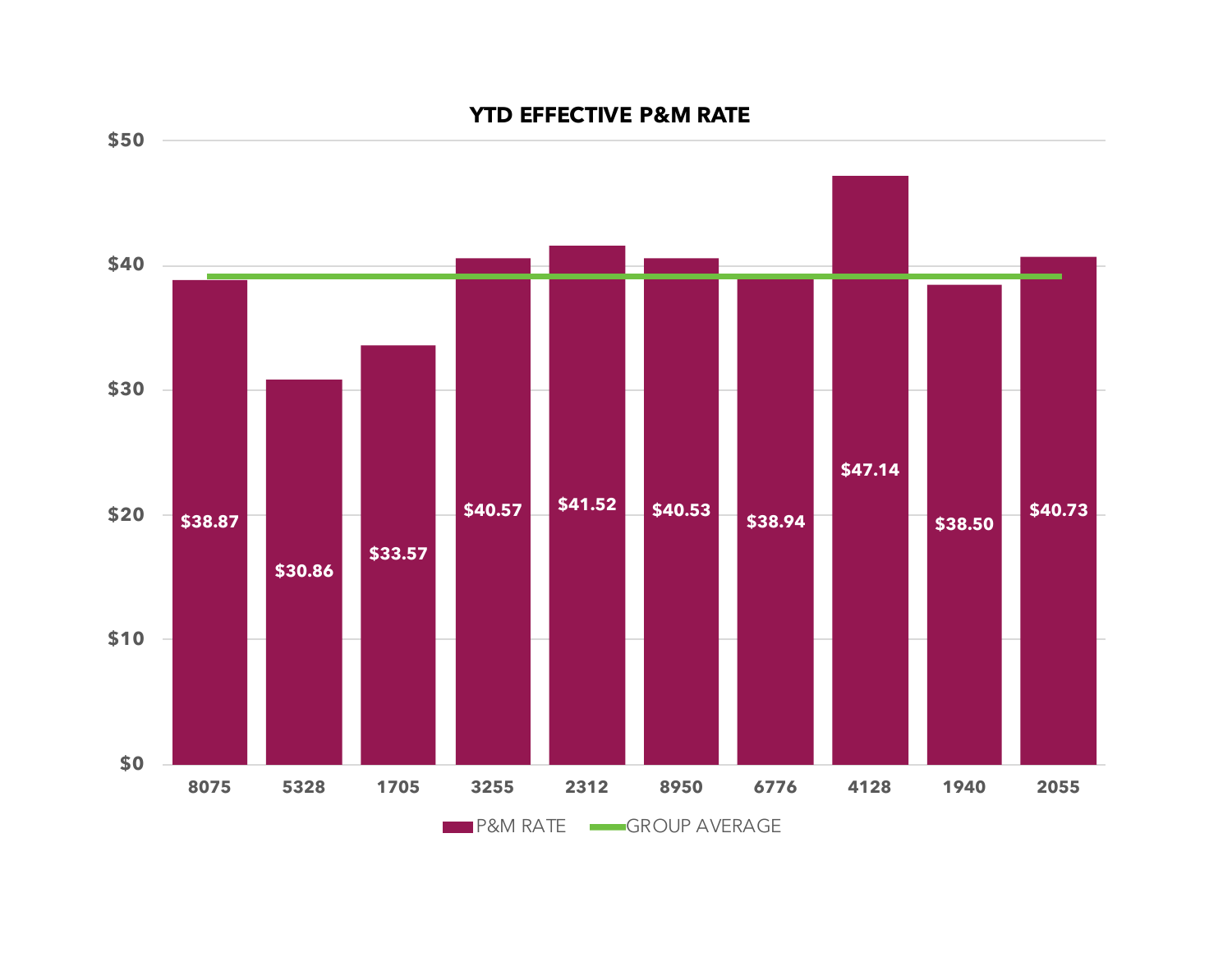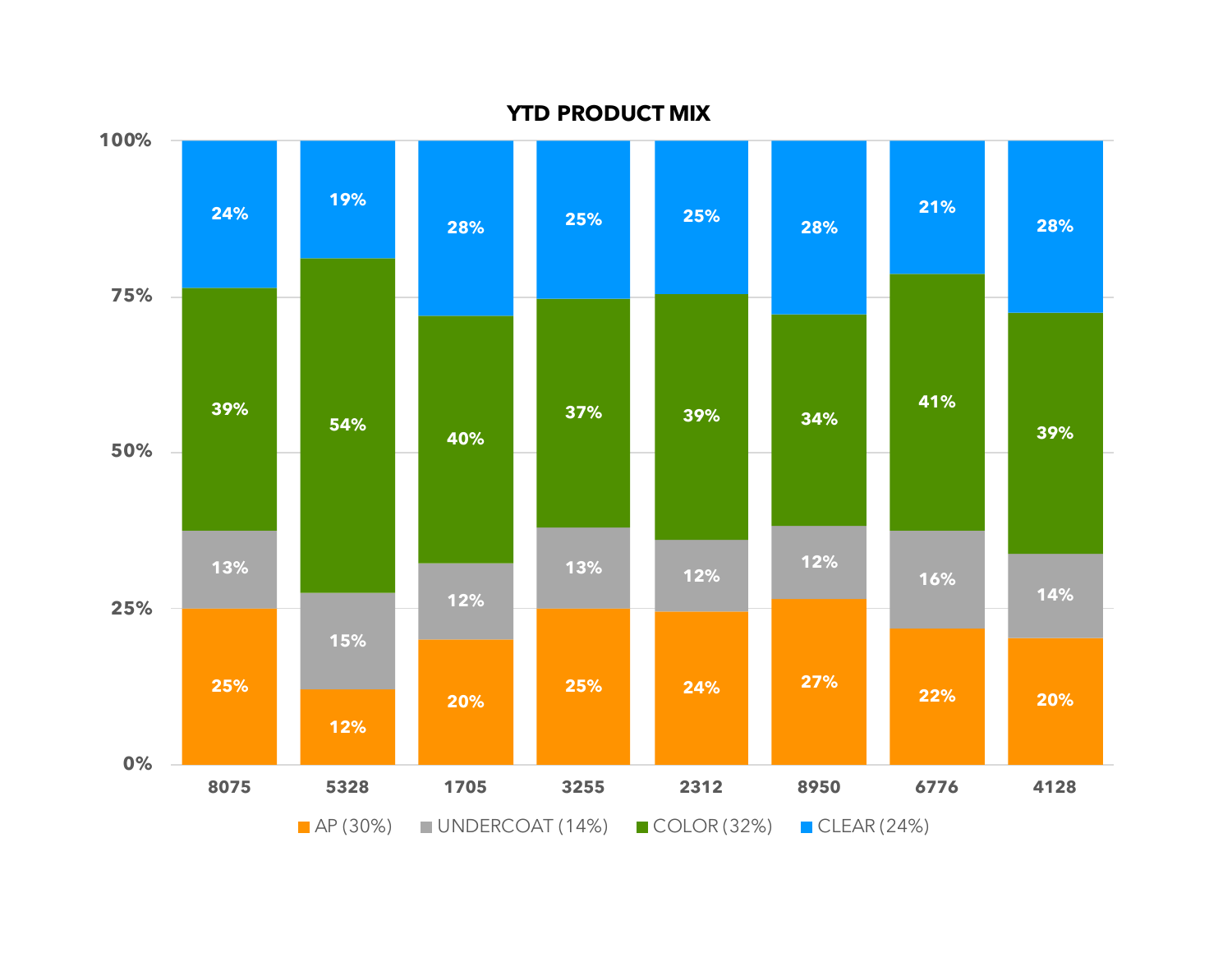

#### **YTD OUNCES OF LIQUID PER REFINISH HOUR**